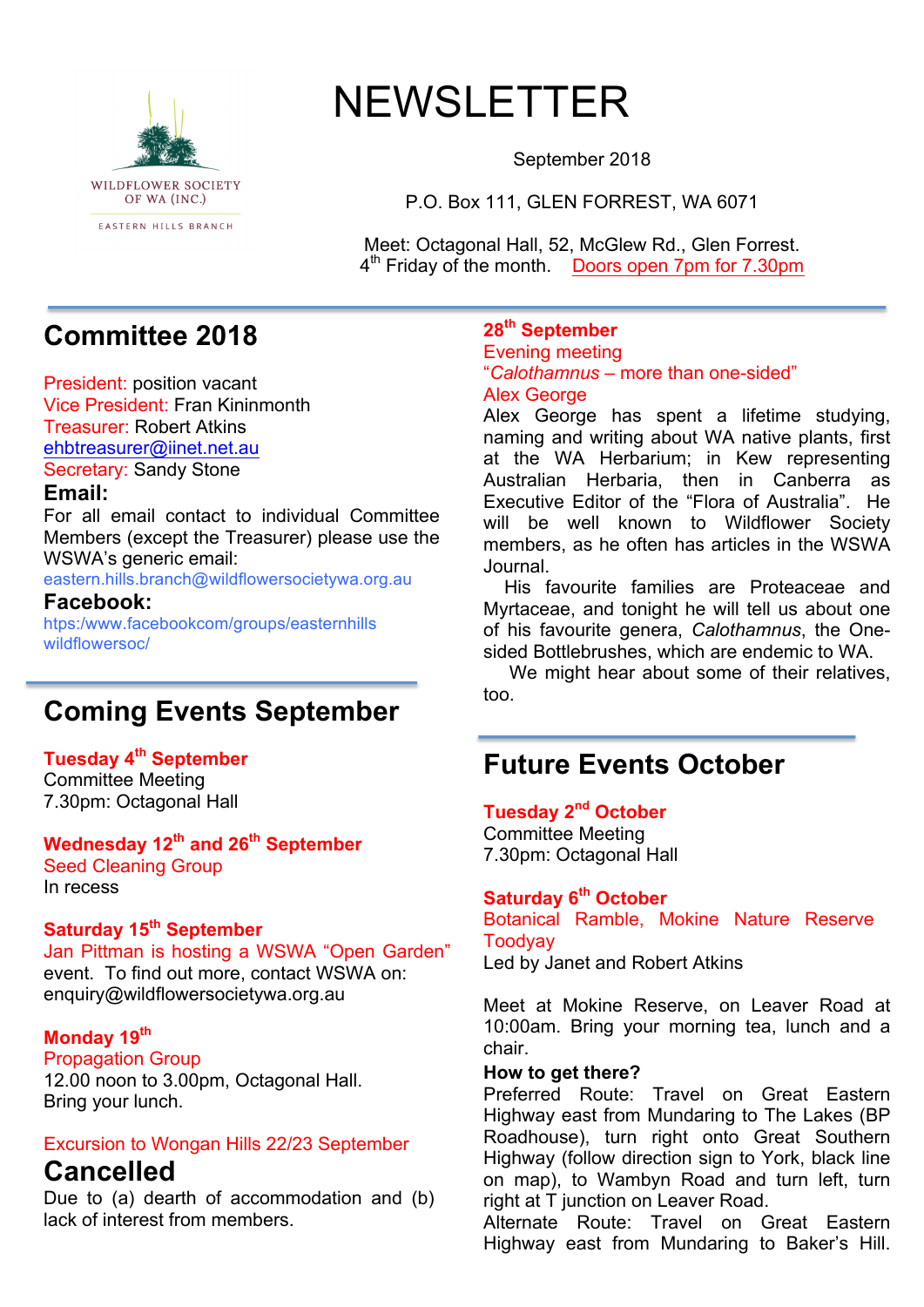Just past Baker's Hill turn right onto Decastilla Road (blue line on map), onto Leaver Road. Travel time from Mundaring is approximately 40 minutes.

#### **What will we do?**

Meet for morning tea at 10:00am. Three walking routes have been set out to cover a range of soil, topography and vegetation types, designed to maximize the variety of wildflowers to see. All radiate out from the meeting point and most are easy walking. You can walk a distance that suits you.

There will be a guided walk before lunch and one after lunch finishing about 3pm.



#### **Monday 8th and 22nd October** Propagation Group 12.00 noon to 3.00pm, Octagonal Hall. Bring your lunch.

**Wednesday 10th and 24th October** Seed Cleaning Group In recess

**Plant Identification Workshop Saturday 13th and 20th October** 10.00am to 3.30pm Octagonal Hall

Leaders: Janet Atkins and Penny Hussey Cost: members \$20.00, non-members \$30.00

Day1: Introduction; flower and inflorescence structure; tools, lenses, microscopes, scans, terminology, books, electronic; stem and leaf structure; all topics theory and practical

Day 2: recognising 12-16 common WA plant families, theory and practical.

Study aids and materials will be provided.

To reserve your place, contact:

ehbtreasurer@iinet.net.au

Register now, minimum 10, maximum 20.

### **Friday 26th October**

Evening meeting "The Canning Stock Route" Stephen Lenghaus

EHB member Stephen Langhaus will take us for a trip along the Canning Stock Route, a

drive that most of us have heard about, but few of us have actually undertaken. It has history, amazing desert scenery and, often, dramatic driving experiences!

And, of course, there are, in season, magnificent wildflowers.

#### **27th - 28th October Octagon Art Group Exhibition** Octagonal Hall.

Our seven artists will display a variety of works for sale, on different media, including cards.

 Come, enjoy. and buy a Christmas gift! *Francisca Lebel*



*Painting by F. Lebel*

# **Future Events**

**23rd November Evening meeting**



All committee positions vacant. Please consider nomination.

Followed by:

"Wildflowers in the Mediterranean"

Penny Hussey will take a lighthearted look at some of the floral beauties and curiosities you can find while exploring the ruins of ancient civilisations around the Mediterranean.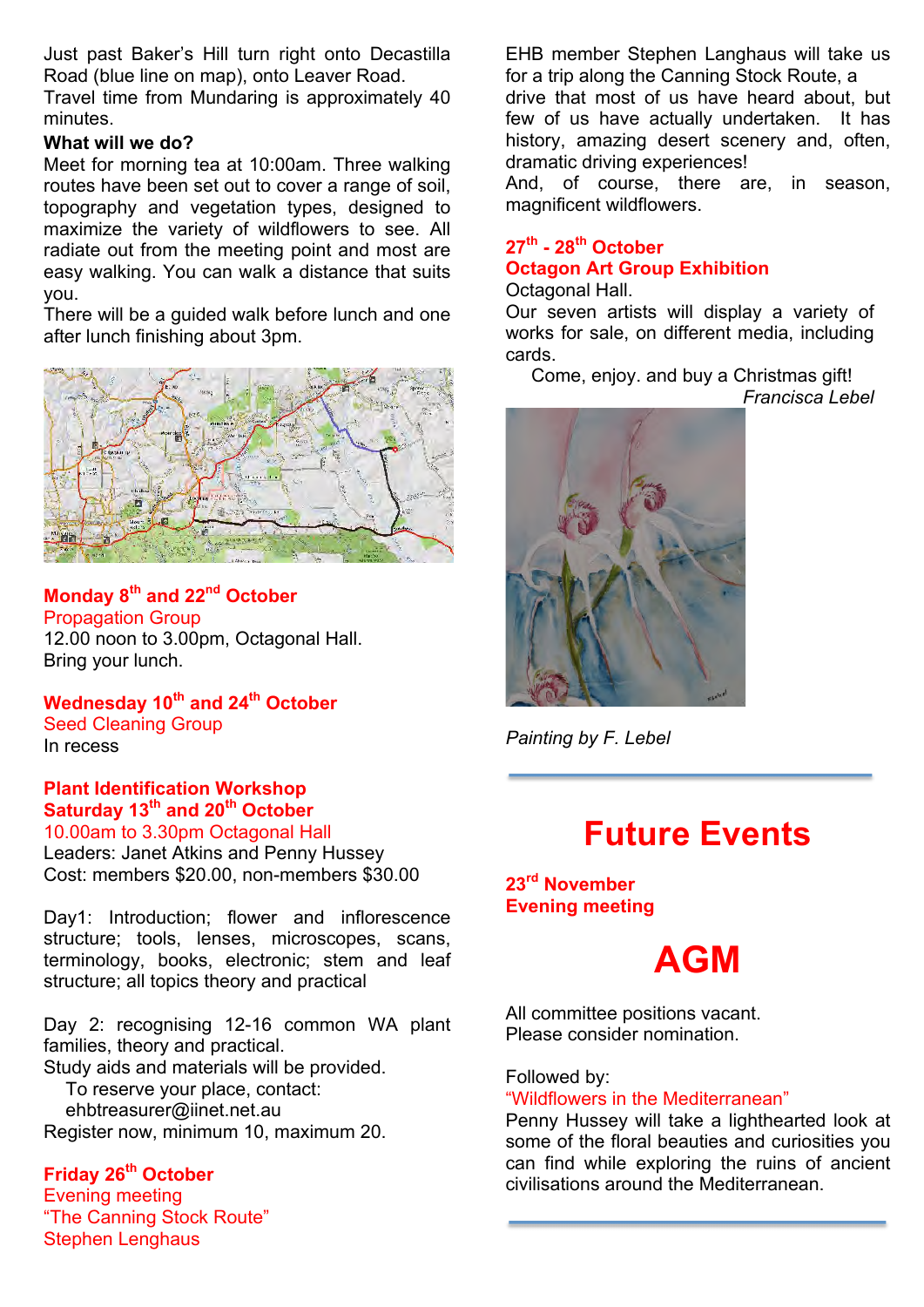## **REPORTS**

### **Evening Meeting August**

"The new Biodiversity Conservation Act"

Ken Atkins is Manager of Species and Communities Branch within the Department of Biodiversity and Attractions, and has been working for the DBCA through four of its previous incarnations. In all of this time, he has been managing WA's flora and fauna under the 1950 Wildlife Conservation Act. As you may imagine, this is now somewhat dated and for at least 30 years biologists have been trying to get a new Act through Parliament. Well, surprise, surprise! It's happened!

 Simply and clearly, Ken described what the old Act did and what changes will occur under the new one, illustrating pertinent points with specific examples.

 Firstly, he reminded us of what a wealth of biodiversity our State contains, and how little is still known about it. Flora, for example, has 12,521 known taxa, 62% of which are endemic to WA – and new species are still being discovered all the time. (Concerning fauna diversity, we are still waiting to hear from Cathy Car how many new species of millipedes she is going to describe!) Ken then spoke of threats such as clearing and dieback.

 The new Act will change licencing arrangements – not least by having an on-line application process. There will be a special licence for bioprospecting, another for flora dealers and another for biological survey. The case of Sandalwood (previously regulated under legislation passed in 1929!) was discussed in detail, including log tracking systems and DBCA's staff efforts at recording individual plants within private property locations, in an attempt to minimise theft of these very valuable trees from Crown Land.

 For listing of Threatened Flora categories and – new now – Threatened Ecological Communities, the IUCN criteria are used, and all jurisdictions within Australia (except SA) are now all the same, making cross-border matters easier.

 The audience, many of whom were from other branches of the WSWA, asked numerous questions, mainly concerning the operation of picking licences and the regulations covering the sale of Threatened Flora species that have been sourced from plants already in cultivation. More details can be found on DBCA's website.

*Penny Hussey*

#### **BOTANICAL RAMBLE** Saturday 25<sup>th</sup> August Statham's Quarry, Gooseberry Hill

A beautiful sunny day greeted the 16 people who joined me for a ramble into Beelu National Park via the northern edge of the Statham's Quarry area. The first part of the walk was steep  $-$  downhill then up  $-$  as we passed through land degraded by past quarry activities, then we reached the park, and the change was spectacular.



Tumbled granite rocks, bedecked with flowering shrubs and bursting with life after the recent rain, surrounded our track. Birds sang, there were tadpoles in a stream - a world away from wars and back-stabbing politicians!



Prickly Dryandra, *Dryandra armata*, was just starting to flower. It is common in this vegetation type. (You can call it *Banksia armat*a if you really want to!)